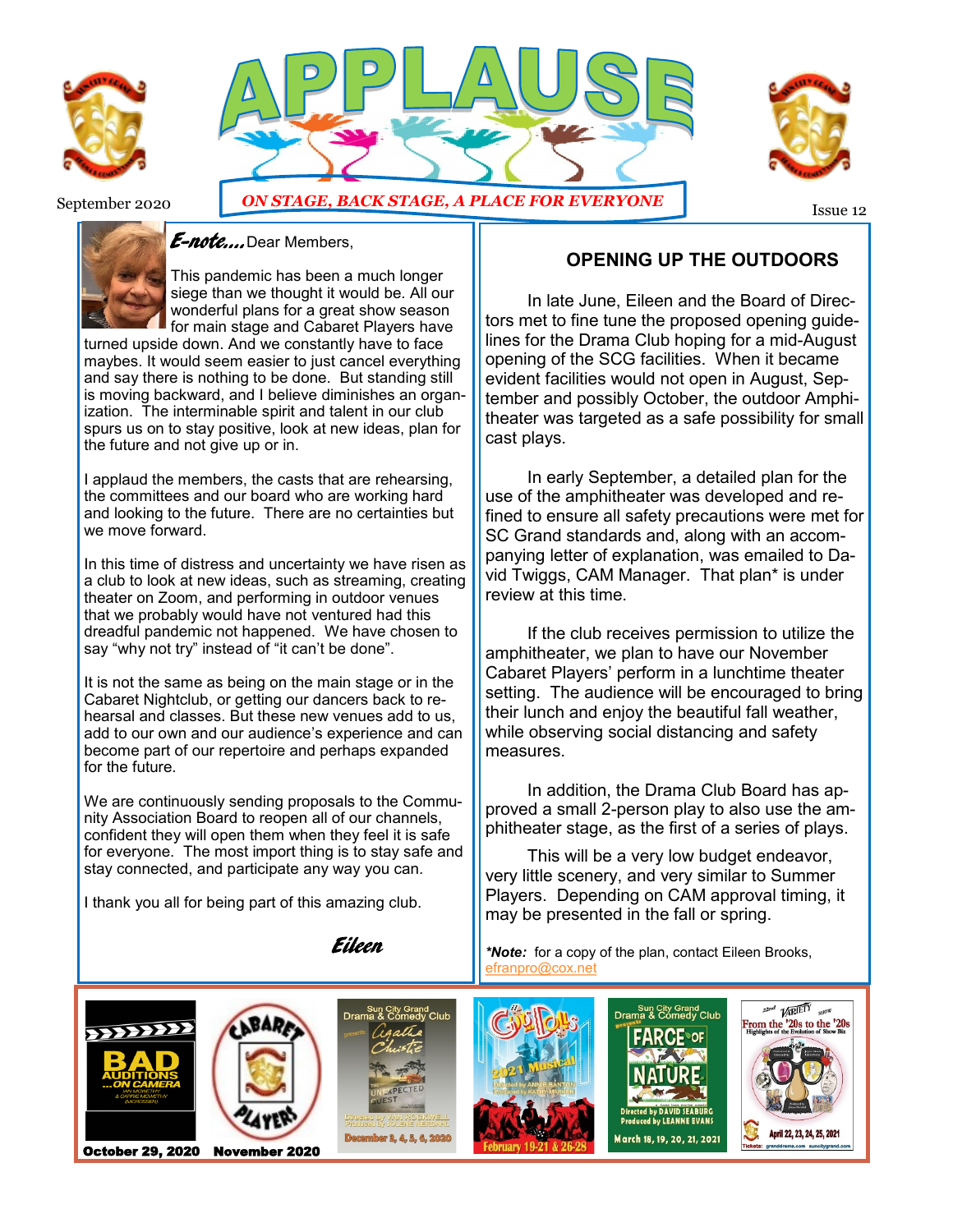#### **BOARD BUSINESS - UPDATE**

The Sun City Grand Drama & Comedy Club Board of Directors met on September 17, 2020 and approved the following:

- 1. Zoom performance of "Bad Auditions ….on Camera".
- 2. Postpone "go or no go" decision until December on "Guys and Dolls" February performance.
- 3. Lunchtime Cabaret Players' performance at the amphitheater, as well as evening main stage performances.
- 4. "One of Your Biggest Fans" as one of the outdoor plays in the amphitheater.
- 5. Possible club developed in-house small musical. Approved ad hoc committee to develop.
- 6. Cancel the December Holiday Party and postpone for a Springtime party.
- **7.** Member dues assessment for 2021 will remain \$10.

## **BUT IN THE MEANTIME…..**

The Drama & Comedy Club is holding auditions for bad actors. Due to the pandemic's effect on theaters, schools, and other populated events, new work has been done to perform shows in our new medium: Zoom. Streaming is not new, and there are many services out there, but it has always been for professional movie releases, etc. Small community theaters have suffered, as we have, by not being able to rehearse and perform. Plays have now been developed using Zoom for auditions, rehearsing and actually performing.



Thanks to the research of Jeff Martini he found a few great possibilities for our club. The Board approved "Bad Auditions on Camera", about an audition for a crime show, whereby all of the actors unfortunately show their acting

flaws instead of portraying the character.

Eileen Brooks is directing, audition notices have been posted, and we hope to have this for viewing on October 29, 2020.

# **ZOOM ZOOM CABARET**

**BARA** 

David Seaburg is cautiously optimistic about November. That month on the Drama Club calendar has always been the kick -off of the Cabaret Players sea-

son. And this year it is very different. David and Gerry Seaburg are the new

co-directors of the Cabaret Players. They are anxious to kick off the new season and have announced a first meeting on September 25th at 9:00 a.m. on Zoom.

Pending approval from CAM the Cabaret Players will take to the outdoors and perform at the Amphitheater on an Arizona perfect fall afternoon.



LOOK for a call for directors and actors coming soon. And yes, auditions will be on Zoom!

# **UPDATE ON THE FARCE OF NATURE**

Dave Seaburg, the director of *Farce of Nature* reports the cast has been in rehearsals this past month. They began their rehearsals in August on Zoom, planning and hoping for an October show; however, when it was apparent the SCG theater would not be available, the Drama Board approved moving the show to March.

Dave is happy to say all is progressing nicely, and "It has been a laugh a minute". Rehearsals have been conducted on ZOOM and they are waiting to walk their blocking in a rehearsal space. The cast continues to work on this show hoping to bring our audience laughing once again. No doubt they will!

#### **The Cast**

Wanelle Wilburn - Judy Shields D. Gene Wilburn - Jeff Martini Jenna Sealy - Cathy Pierce Maxie Wilburn Suggs - Jill Kirkpatrick Carmine DeLuca - Peter Nonas Ty Wilburn - Dan Harris Lola Barbosa - Fern Bentkover Sonny Barbosa - Fred Stenzel Roxanne Thorne - Katie Iverson

Producer - Leanne Evans Stage Manager - Flo Katcher

Director - David Seaburg